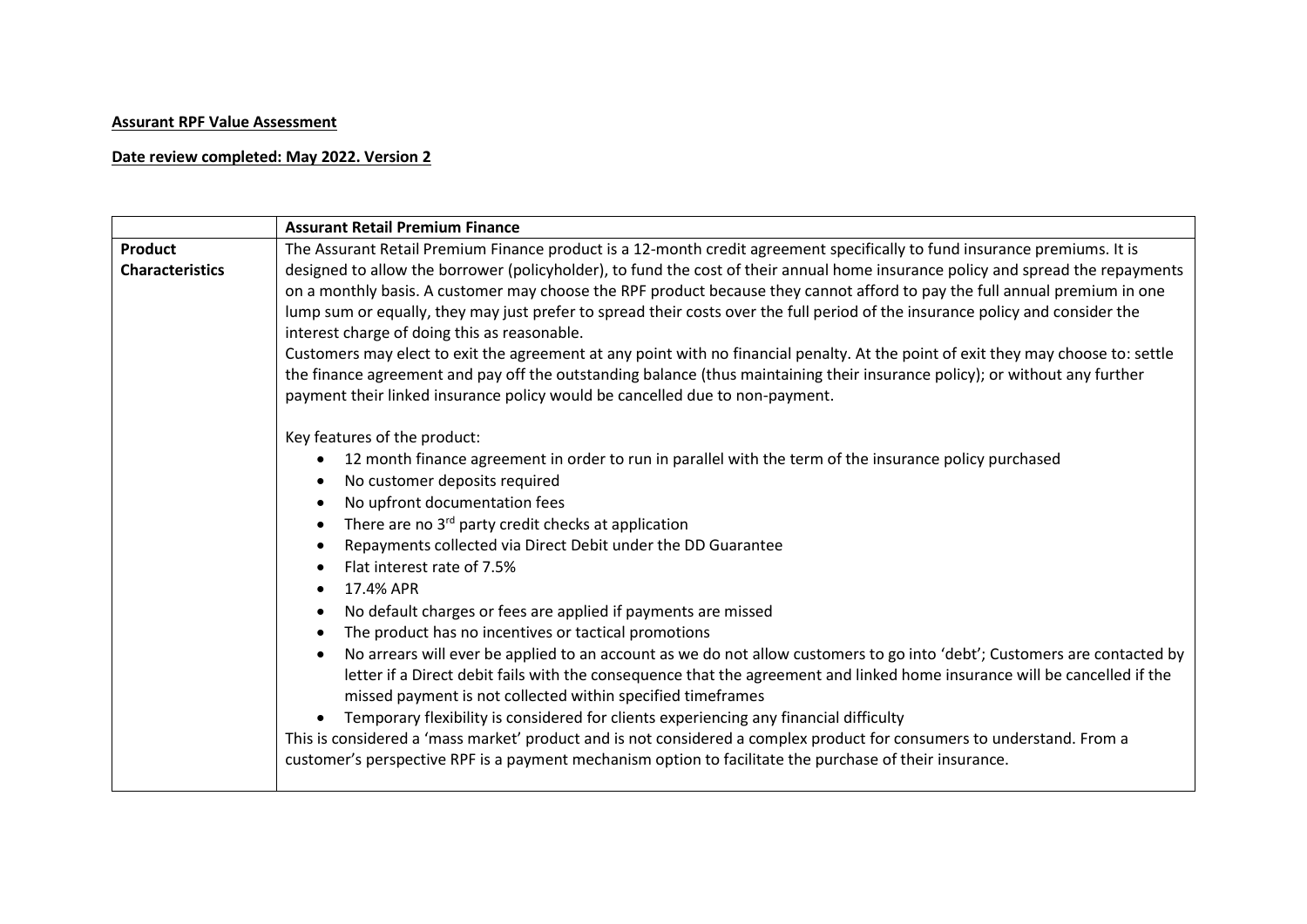| <b>Target Market</b>                                | This proposition is open to customers who are 18 years of age or older and who are purchasing a home insurance product from<br>the Assurant insurance panel via an FCA regulated mortgage adviser/IFA or insurance broker that holds Credit Broking<br>permissions<br>Typical target market is:<br>Customers over 18 years of age<br>Customer has a UK bank account for Direct Debit collection                                                                                                                                                                                                                                                                                                                                                                                                                                                                                                                                                                                                                                                                                                                                                                                                                                                                      |
|-----------------------------------------------------|----------------------------------------------------------------------------------------------------------------------------------------------------------------------------------------------------------------------------------------------------------------------------------------------------------------------------------------------------------------------------------------------------------------------------------------------------------------------------------------------------------------------------------------------------------------------------------------------------------------------------------------------------------------------------------------------------------------------------------------------------------------------------------------------------------------------------------------------------------------------------------------------------------------------------------------------------------------------------------------------------------------------------------------------------------------------------------------------------------------------------------------------------------------------------------------------------------------------------------------------------------------------|
|                                                     | Private individuals/consumers (not a commercial entity)<br>Customer Rents or owns their own property and are purchasing home insurance for the property<br>Customer can afford monthly repayments                                                                                                                                                                                                                                                                                                                                                                                                                                                                                                                                                                                                                                                                                                                                                                                                                                                                                                                                                                                                                                                                    |
| <b>Distribution Strategy</b>                        | Product is sold through the AIL distribution channel via its B2B Adviser portal (Quoforma+) which is accessed by FCA regulated<br>mortgage brokers, financial advisers and other authorised intermediaries who have credit broking permissions.<br>Sold in person/over the phone by the intermediary that has an agency with Assurant<br>Brokers are not incentivised by Assurant for promoting/selling the RPF product<br>RPF is offered on an optional basis; the customer actively elects to enter into the RPF agreement<br>The broker portal clearly details the cost of using the RPF product vs paying the premium in one lump sum<br>All brokers must have credit broking permissions to offer and sell RPF<br>The broker sales portal (Quoforma+) ensures brokers follow an agreed process, guiding the broker through the RPF<br>process and signposting customer disclosures<br>Pre-sale product information is made available in the broker portal for brokers to share with consumers<br>Creditworthiness & affordability checks are required to be assessed and completed by the selling broker at point of sale<br>Brokers confirm via the portal they have shared relevant information with the customer and that relevant checks have<br>been made. |
| <b>Market</b><br>benchmarking on<br><b>APR/fees</b> | Assurant conducts a market benchmarking of interest rate/APR and additional fees across comparable RPF products on at least<br>an annual basis.<br>The latest market review in May 2022 showed the following results from a sample of 34 insurance provider propositions<br>reviewed of which we were able to identify the APR% for 26 RPF products.                                                                                                                                                                                                                                                                                                                                                                                                                                                                                                                                                                                                                                                                                                                                                                                                                                                                                                                 |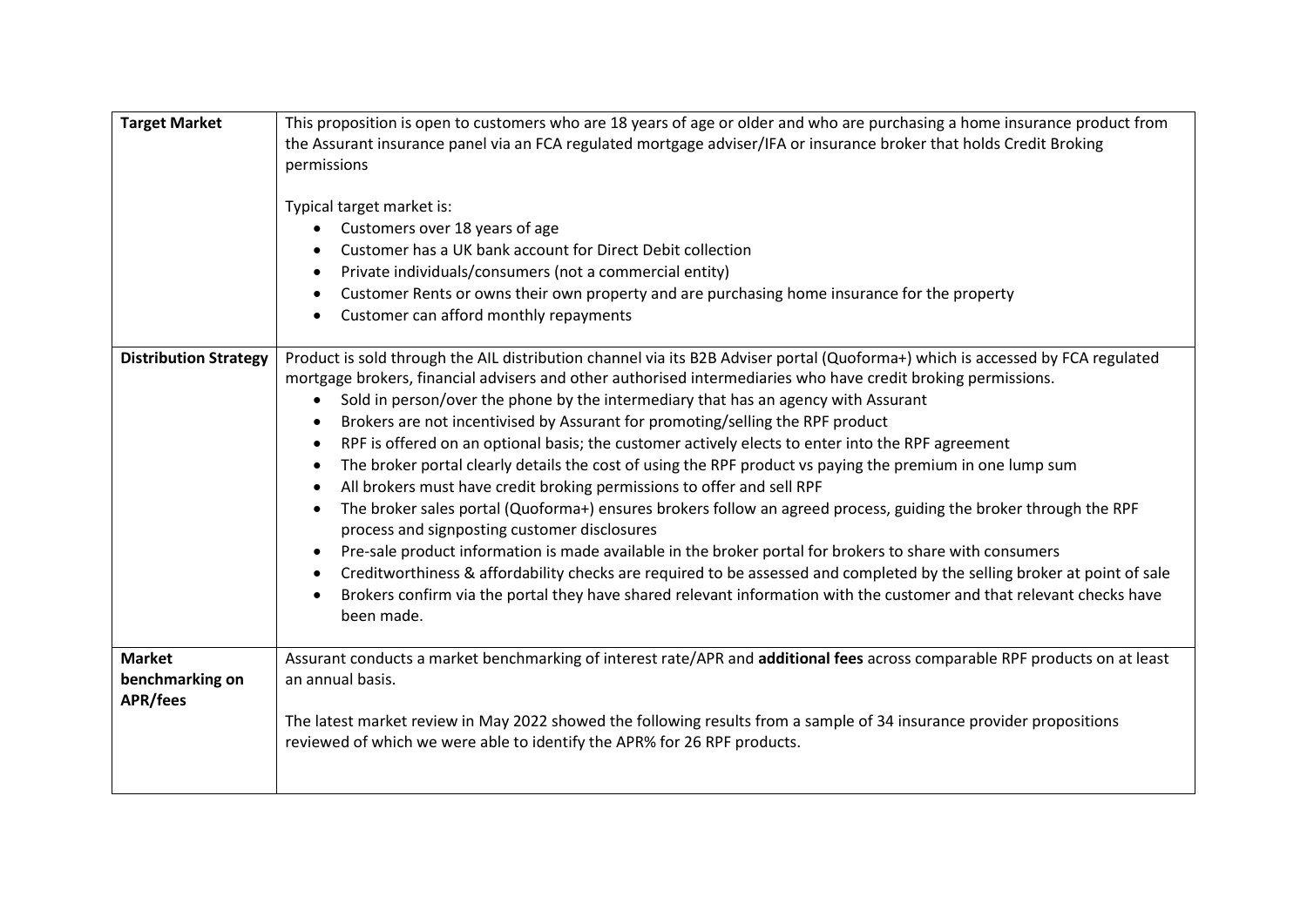|                                                               | APR:<br>Our research of 26 RPF product offers across various channels (Aggregator/direct to consumer) found an average APR of 28.53%;<br>and a Range of 0% to 43.6%. Excluding the products offered at 0% APR, the range is 20.7% to 43.6%.<br>The Assurant RPF APR of 17.4% sits in the lower quartile and is significantly below the market average APR % tested.<br><b>Additional RPF agreement fees:</b><br>The Assurant RPF product has No additional fees for either missed payments or agreement cancellation fees.<br>Assurant has considered comparing the cost of RPF with the cost of funding home insurance using alternative finance product like<br>a credit card or overdraft. However, any comparison is complex and we do not believe this can be assessed accurately taking into<br>account the variability of rates and what credit cards (APR) individual customers can access. Conducting any benchmark here<br>could overestimate or underestimate available APR costs. |
|---------------------------------------------------------------|-----------------------------------------------------------------------------------------------------------------------------------------------------------------------------------------------------------------------------------------------------------------------------------------------------------------------------------------------------------------------------------------------------------------------------------------------------------------------------------------------------------------------------------------------------------------------------------------------------------------------------------------------------------------------------------------------------------------------------------------------------------------------------------------------------------------------------------------------------------------------------------------------------------------------------------------------------------------------------------------------|
| <b>Product</b><br>performance<br>measures                     | Assurant measures the following metrics/customer outcomes for the RPF product:<br>Number of Failed collections<br>$\bullet$<br>Persistent failures to assess ongoing affordability (this includes consecutive monthly failures and 3 or more in 12 months<br>Customer debt/arrears<br>Complaints<br>Internally, performance measures are reviewed on a monthly basis and any abnormal performance is flagged to the relevant<br>committee and stakeholders. Assurant conducts a formal product assessment annually where all product features (including APR<br>& fees); product terms and conditions; customer journey; and product performance metrics are assessed. This analysis and any<br>actions to address abnormal performance ensure that our products adhere to the best interests of our customers.                                                                                                                                                                               |
| <b>Conclusion of</b><br><b>Assurant RPF</b><br>product review | Following the internal governance and oversight process in May 2022, the RPF product was approved by the Assurant product<br>Governance committee as meeting all set criteria and no changes to the product are required. This is evidenced by the product<br>performance review which includes internal and external testing where the product was determined to be meeting customer<br>needs and offering fair value to Assurant RPF customers.                                                                                                                                                                                                                                                                                                                                                                                                                                                                                                                                             |